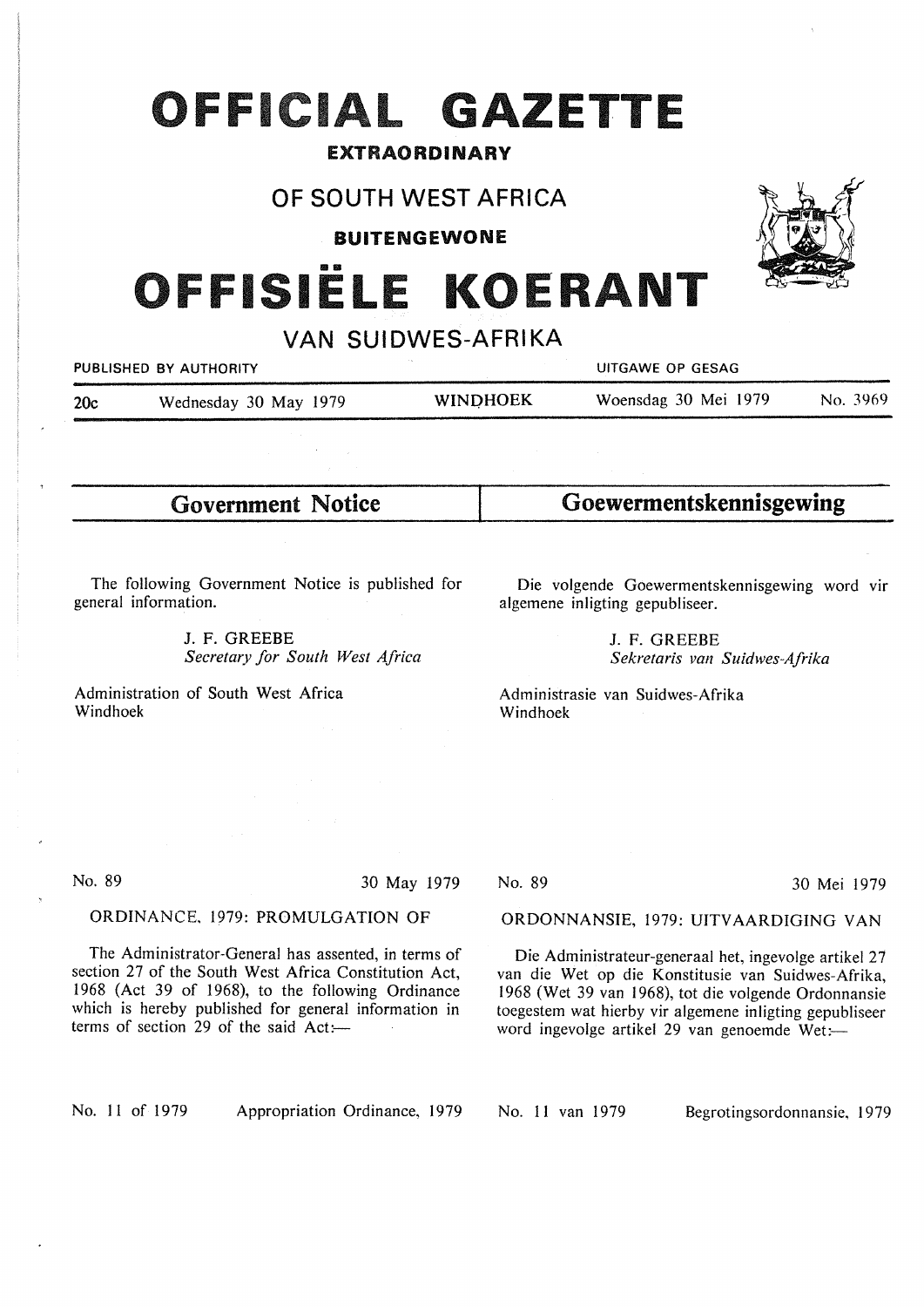**No. 11 of 1979** 

#### APPROPRIATION ORDINANCE, 1979

*(Assented to 28 May 1979) (Afrikaans text signed by the Administrator-General) (Date of commencement 30 May 1979)* 

#### **ORDINANCE**

To appropriate an amount of money for the services of the Territory of South West Africa for the financial year ending 31 March 1980.

BE IT **ORDAINED** by the Legislative Assembly for the Territory of South West Africa, with the consent of the Administrator-General, in so far as such consent is necessary, previously obtained and communicated to the Assembly by the Chairman of the Assembly, as follows:-

**Territory Revenue Fund**   $charged$ R244 544 000 on Revenue **Account.** 

!. The Territory Revenue Fund is hereby charged, on the Revenue Account, with such amounts of money as may be required for the services of the Territory for the financial year ending 31 March 1980, not exceeding in the aggregate two hundred and forty-four million five hundred and fortyfour thousand rand, as shown in column I of the Schedule.

**Application of money.** 

**Executive Committee may approve variation.** 

Short title

2. The money appropriated by this Ordinance shall be applied to the services detailed in the Schedule and more particularly specified in the Estimates of Expenditure approved by the Legislative Assembly, and subject to section 3 hereof, and to no other purpose.

3. With the approval of the Executive Committee a saving on any subhead of a vote may be applied to meet excess expenditure on any other subhead, or expenditure on a new subhead, of the same vote: Provided that the amounts appearing in column 2 of the Schedule shall not be exceeded, nor shall savings thereon be applied for any purpose other than that for which the money is hereby appropriated as indicated in the said Schedule.

4. This Ordinance shall be called the Appropriation Ordinance, 1979.

~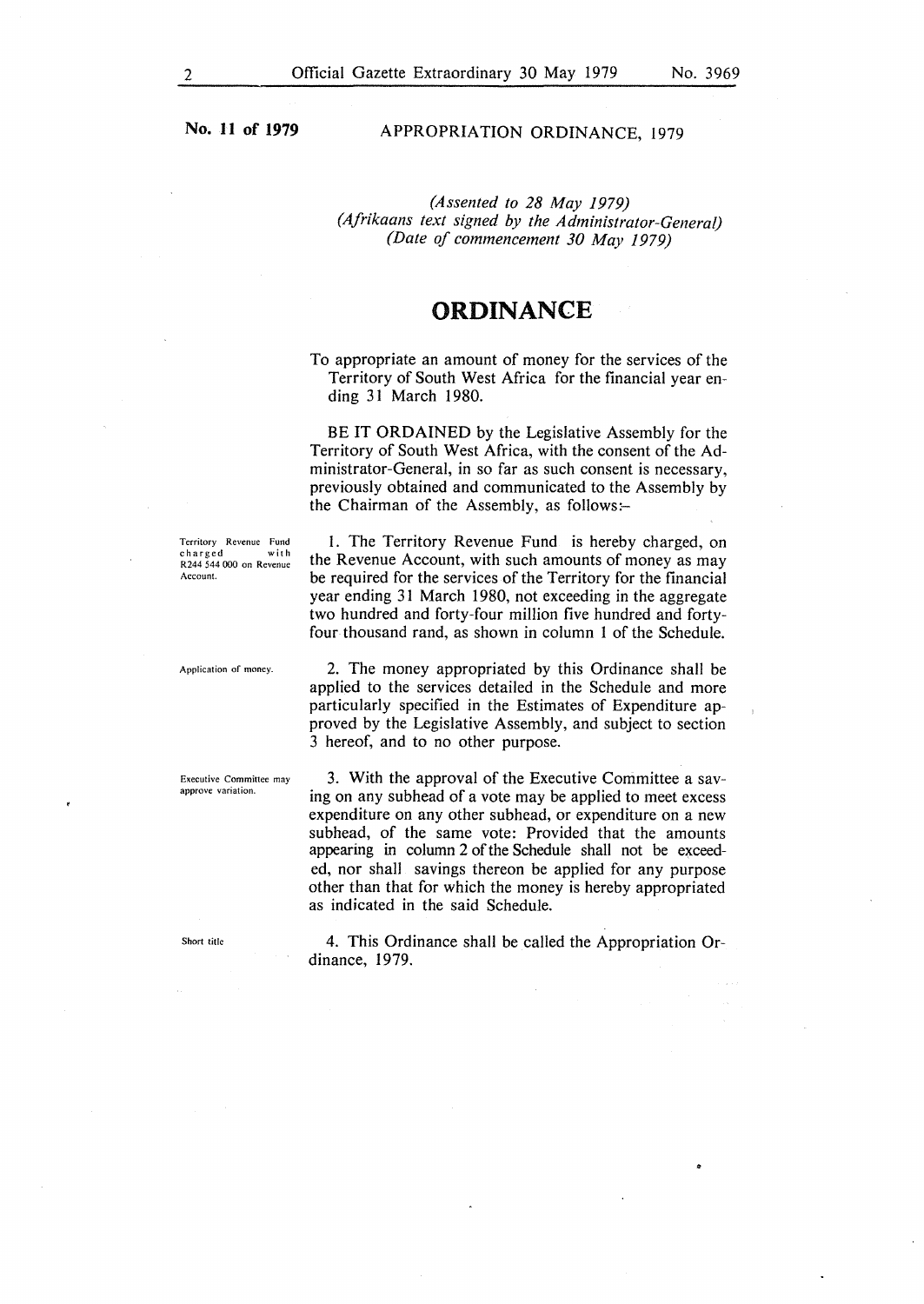#### BEGROTINGSORDONNANSIE, 1979

*(Goedgekeur 28 Mei 1979) (Afrikaanse teks deur die Administrateur-generaal onderteken) (Datum van ·inwerkingtreding 30 Mei 1979)* 

#### **ORDONNANSIE**

Tot beskikbaarstelling van 'n bedrag geld vir die dienste van die Gebied Suidwes-Afrika vir die boekjaar wat op 31 Maart 1980 eindig.

Die Wetgewende Vergadering van die Gebied Suidwes-Afrika, met die toestemming van die Administrateurgeneraal dermate sodanige toestemming nodig is vooraf verkry en deur die Voorsitter van die Vergadering aan die Vergadering meegedeel, VERORDEN SOOS VOLG:-

1. Die Gebiedsinkomstefonds word hiermee op die Inkomsterekening belas met die bedrae geld wat nodig is vir die dienste van die Gebied vir die boekjaar wat op 31 Maart 1980 eindig, maar gesamentlik hoogstens tweehonderd vier-en-veertig miljoen vyfhonderd vier-en-veertig duisend rand, soos uiteengesit in kolom 1 van die Bylae.

2. Die geld wat deur hierdie Ordonnansie beskikbaar gestel word, moet aangewend word vir die dienste in besonderhede vermeld in die Bylae en meer omstandig uiteengesit in die Begroting van Uitgawes deur die Wetgewende Vergadering goedgekeur, en behoudens artikel 3 hiervan, en vir geen ander doel nie.

3. Met die goedkeuring van die Uitvoerende Komitee kan 'n besparing onder enige subhoof van 'n begrotingspos aangewend word tot dekking van 'n oorskryding onder enige ander subhoof, of van uitgawe onder 'n nuwe subhoof, van dieselfde begrotingspos: Met dien verstande dat die bedrae wat in Kolom 2 van die Bylae voorkom nie oorskry mag word nie, en besparings daarop ewe min aangewend mag word vir enige ander doel as dié waarvoor die geld hierby beskikbaar gestel word soos in die gemelde Bylae aangedui.

4. Hierdie Ordonnansie heet die Begrotingsordonnansie, 1979.

**Gebicdsinkomstefonds**  belas met R244 544 000 **op lnkomsterekening.** 

**Aanwending van geld.** 

**Uitvoerende Komitcc kan**  afwyking goedkeur,

**No. 11 van 1979** 

Kort titel.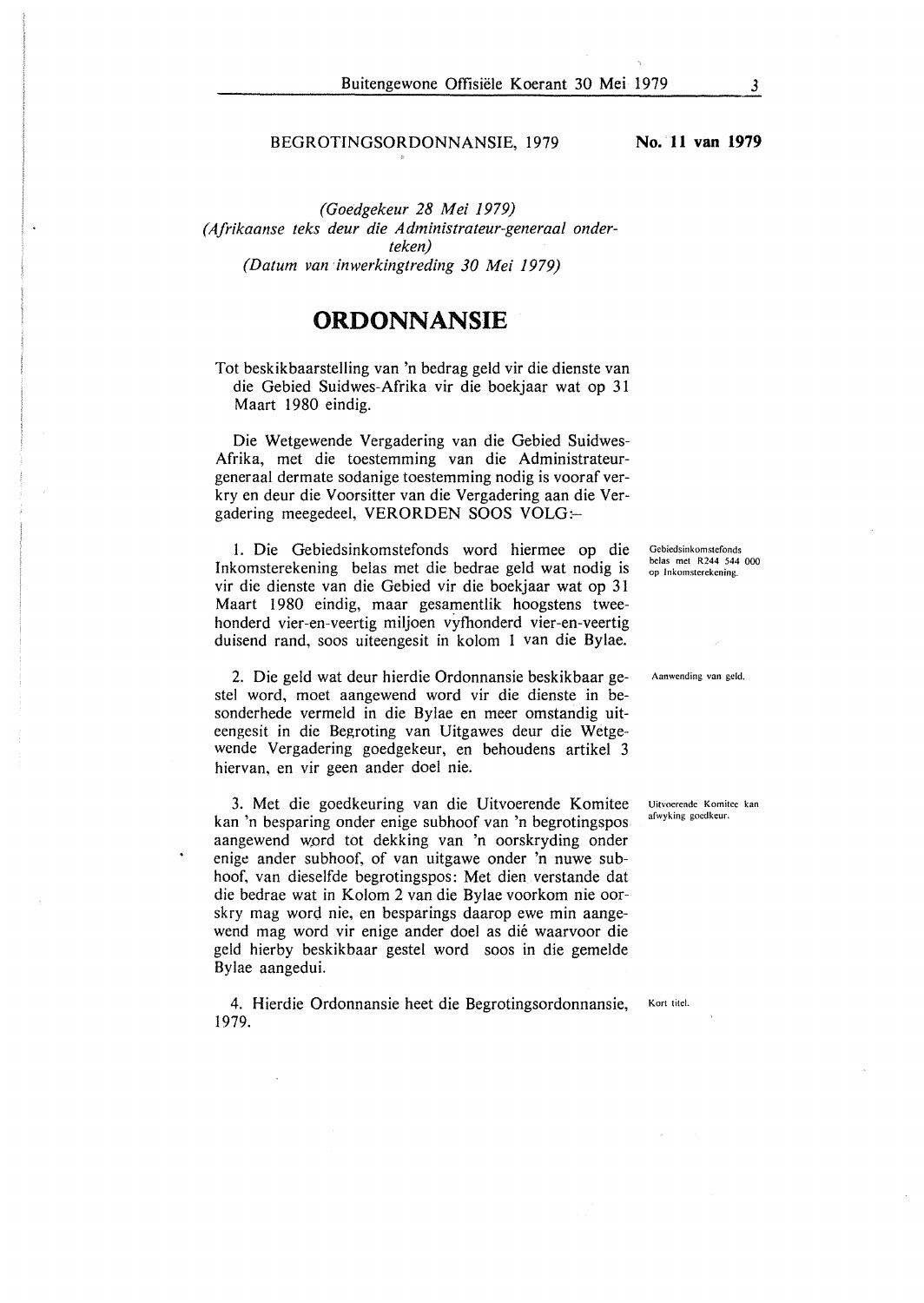$\hat{\mathcal{A}}$ 

# No. 11 of 1979 APPROPRIATION ORDINANCE, 1979

 $\mathcal{L}_{\mathcal{A}}$ 

Schedule

|                 | Vote                                                                                                                                                                                                                                                                                                    | Column 1             | Column <sub>2</sub>  |
|-----------------|---------------------------------------------------------------------------------------------------------------------------------------------------------------------------------------------------------------------------------------------------------------------------------------------------------|----------------------|----------------------|
| No.             | Title                                                                                                                                                                                                                                                                                                   |                      |                      |
| 1               | Administration<br>Including $-$<br>Official entertainment by Secretary for South West                                                                                                                                                                                                                   | R<br>7 812 000       | R<br>600             |
|                 | Gifts by the Administration                                                                                                                                                                                                                                                                             | 319 000              | 1 000                |
| 2<br>3          | Legislative Assembly                                                                                                                                                                                                                                                                                    | 18 066 000           |                      |
|                 | Including $-$<br>Conferences, congresses, symposia, interna-<br>tional meetings, etc<br>Entertainment by Director<br>Grants-in-aid to Eisteddfod Committees                                                                                                                                             |                      | 5 000<br>200<br>2000 |
| 4               | Including $-$<br>Conferences, congresses, symposia, interna-<br>Entertainment by Director                                                                                                                                                                                                               |                      | 2 000.<br>200        |
| 5               | Including $-$                                                                                                                                                                                                                                                                                           |                      |                      |
|                 | Conferences, congresses, symposia, interna-<br>tional meetings, etc<br>Entertainment by Director<br>Grants-in-aid and refunds in terms of the Public<br>Health Act, 1919 (Act 36 of 1919), as applied<br>to the Territory and amended for that purpose<br>by the Public Health Proclamation, 1920 (Pro- |                      | 5 000<br>200         |
| 6               | clamation 36 of 1920)<br>Including $-$                                                                                                                                                                                                                                                                  | 1992000              | 100<br>$\sim$<br>÷.  |
|                 | Conferences, congresses, symposia, interna-<br>Entertainment by Director                                                                                                                                                                                                                                |                      | 2000<br>200          |
| 7               | Nature Conservation and Tourism  6 995 000<br>Including $-$<br>$\alpha_{\rm{max}}$<br>Conferences, congresses, symposia, interna-                                                                                                                                                                       |                      | 3 000                |
|                 | Entertainment by Director $\dots \dots \dots \dots \dots$                                                                                                                                                                                                                                               |                      | 200                  |
|                 | Grant to the Society for the Prevention of                                                                                                                                                                                                                                                              |                      | 200                  |
|                 | Grant to the National Unit for Bird Ringing<br>Administration                                                                                                                                                                                                                                           |                      | 3 000                |
| 8               |                                                                                                                                                                                                                                                                                                         | 6 228 000            |                      |
| 9<br>10         | Pensions and Gratuities                                                                                                                                                                                                                                                                                 | 4 100 000<br>311 000 |                      |
| Ħ               | Local Government<br>Including $-$<br>Grant-in-aid to Municipalities as compensation<br>for non-remunerative services rendered to the<br>Administration (excluding non-remunerative<br>services on building erven) $\ldots$                                                                              | 2 705 000            | 8400                 |
| 12              |                                                                                                                                                                                                                                                                                                         | 585 000              |                      |
| 13 <sup>1</sup> | Law Administration<br>Including $-$<br>Conferences, congresses, symposia, internatio-                                                                                                                                                                                                                   | 613 000              |                      |
|                 |                                                                                                                                                                                                                                                                                                         |                      | 400                  |

 $\sim$   $\mu$ 

 $\bar{\zeta}$ 

 $\hat{\mathcal{S}}$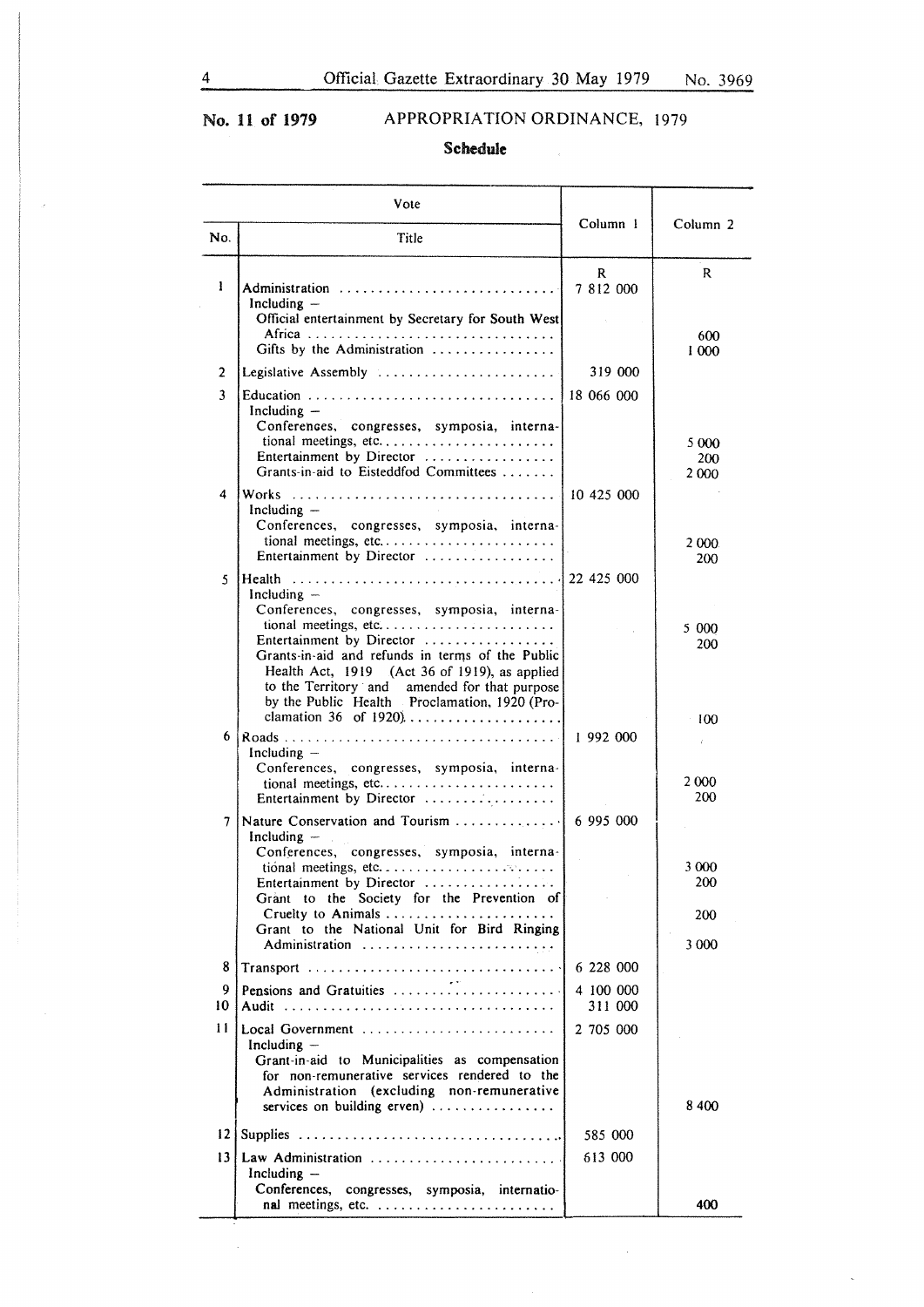$\hat{\vec{z}}$ 

# BEGROTINGSORDONNANSIE 1979

# No. **11 van 1979**

#### Bylae

| Begrotingspos |                                                                                                                                                                                                                                                                          | Kolom 1              | Kolom <sub>2</sub>    |
|---------------|--------------------------------------------------------------------------------------------------------------------------------------------------------------------------------------------------------------------------------------------------------------------------|----------------------|-----------------------|
| No.           | Titel                                                                                                                                                                                                                                                                    |                      |                       |
| Ł             | Administrasie<br>Met inbegrip van $-$<br>Amptelike onthaal deur Sekretaris van Suidwes-                                                                                                                                                                                  | R<br>7 812 000       | R<br>600              |
|               | Geskenke deur die Administrasie                                                                                                                                                                                                                                          |                      | 1 000                 |
| 2             | Wetgewende Vergadering                                                                                                                                                                                                                                                   | 319 000              |                       |
| 3             | Onderwys<br>Met inbegrip van $-$<br>Konferensies, kongresse, simposiums, internasio-<br>Onthaal deur Direkteur<br>Hulptoelaes aan Eisteddfodkomitees                                                                                                                     | 18 066 000           | 5 000<br>200<br>2000  |
| 4             | Met inbegrip van $-$<br>Konferensies, kongresse, simposiums, internasio-                                                                                                                                                                                                 |                      | 2 0 0 0               |
| 5             | Onthaal deur Direkteur<br>Met inbegrip van $-$                                                                                                                                                                                                                           |                      | 200                   |
|               | Konferensies, kongresse, simposiums, internasio-<br>Onthaal deur Direkteur<br>Hulptoelaes en terugbetalings ooreenkomstig die<br>Volksgezondheidswet, 1919 (Wet 36 van 1919),<br>soos op die Gebied toegepas en vir dié doel ge-<br>wysig deur die Publieke Gezondheids- |                      | 5 000<br>200          |
| 6             | proklamatie, 1920 (Proklamasie 36 van 1920)<br>Met inbegrip van $-$<br>Konferensies, kongresse, simposiums, internasio-<br>nale byeenkomste, ens,                                                                                                                        | 1 992 000            | 100<br>2000           |
| 7             | Onthaal deur Direkteur<br>Natuurbewaring en Toerisme<br>Met inbegrip van $-$<br>Konferensies, kongresse, simposiums, internasio-<br>nale byeenkomste, ens.<br>Onthaal deur Direkteur                                                                                     | 6 995 000            | 200<br>3 0 0 0<br>200 |
|               | Toelae aan die Dierebeskermingsvereniging<br>Toelae aan die Nasionale Eenheid vir Voelbe-<br>ringingsadministrasie                                                                                                                                                       |                      | 200<br>3 0 0 0        |
| 8             |                                                                                                                                                                                                                                                                          | 6 228 000            |                       |
| 9             | Pensioene en Gratifikasies                                                                                                                                                                                                                                               | 4 100 000<br>311 000 |                       |
| 10<br>11.     | Oudit<br>Plaaslike Bestuur<br>Met inbegrip van -<br>Hulptoelae aan Munisipaliteite ter vergoeding vir<br>nie-lonende dienste aan die Administrasie gele-<br>wer (uitgeslote nie-lonende dienste op bouerwe).                                                             | 2 705 000            | 8400                  |
| $12 \,$       | Voorrade                                                                                                                                                                                                                                                                 | 585 000              |                       |
| 13            | Met inbegrip van $-$<br>Konferensies, kongresse, simposiums, internasio-                                                                                                                                                                                                 | 613 000              |                       |
|               |                                                                                                                                                                                                                                                                          |                      | 400                   |

 $\bar{z}$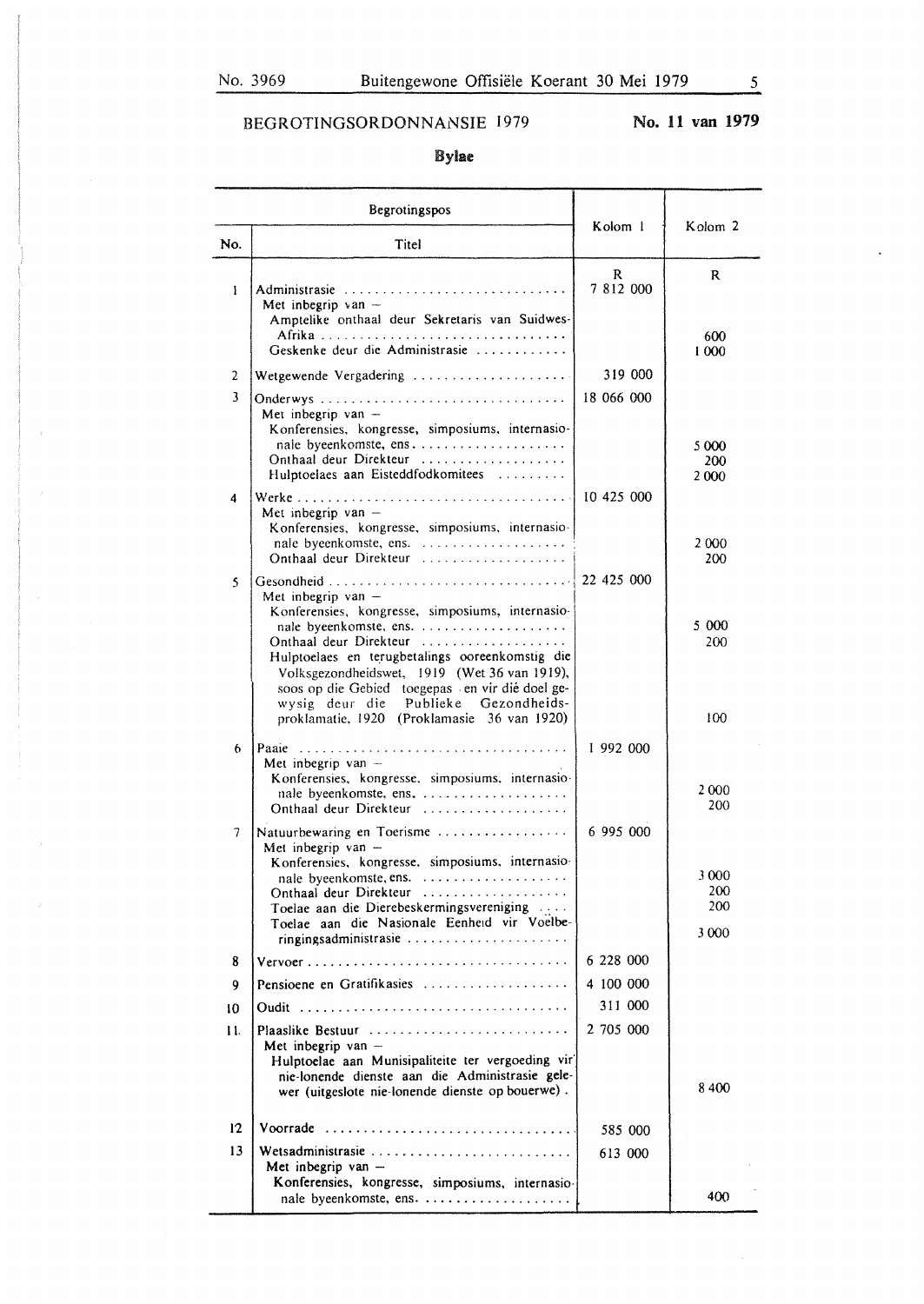$\overline{a}$ 

 $\mathcal{L}_{\mathcal{A}}$ 

# No. 11 of 1979 **APPROPRIATION ORDINANCE, 1979**

|     | Vote                                                                                                              | Column 1    | Column <sub>2</sub> |
|-----|-------------------------------------------------------------------------------------------------------------------|-------------|---------------------|
| No. | Title                                                                                                             |             |                     |
|     |                                                                                                                   | $\mathbf R$ | R                   |
| 14  | Including $-$<br>Conferences, congresses, symposia, internatio-<br>nal meetings, etc<br>Entertainment by Director | 218 000     | 900                 |
| 15  | Appropriation from Territory Revenue Fund to the<br>Territorial Development and Reserve Fund                      | 106 750 000 |                     |
| 16  | Appropriation from the Territory Revenue Fund to the<br>South-West Africa Account                                 | 55 000 000  |                     |
|     | TOTAL                                                                                                             | 244 544 000 |                     |

 $\sim 10^7$ 

 $\sim$ 

 $\sim$   $\lambda$